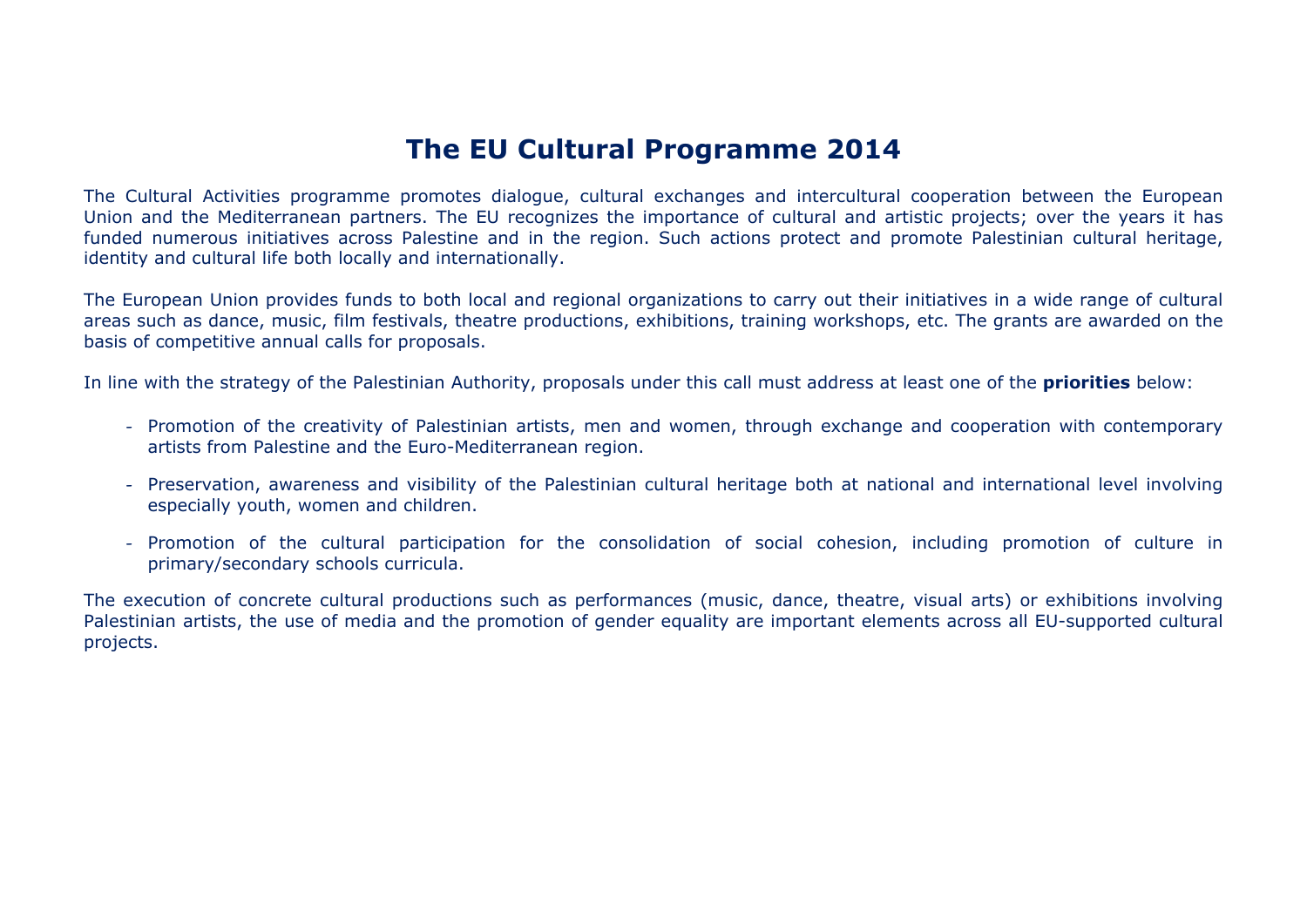## **LIST OF ON GOING PROJECTS**

## **Call for proposals 2013**

| <b>Title</b>                                         | Grant<br><b>Beneficiary</b>                                                     | Partner/s | <b>Starting</b><br>date/End<br>date | <b>EU</b><br>contribution<br><b>EUR</b> | <b>Summary</b>                                                                                                                                                                                                                                                                                                                                                                                                                                                                                           |
|------------------------------------------------------|---------------------------------------------------------------------------------|-----------|-------------------------------------|-----------------------------------------|----------------------------------------------------------------------------------------------------------------------------------------------------------------------------------------------------------------------------------------------------------------------------------------------------------------------------------------------------------------------------------------------------------------------------------------------------------------------------------------------------------|
| <b>Birzeit 7th</b><br><b>Heritage</b><br><b>Week</b> | Rozana<br>Association for<br>the<br>Development of<br>Architectural<br>Heritage | <b>NA</b> | 02/01/2014<br>02/10/2014            | 59,644 Euro                             | The project aims to protect cultural<br>heritage and promote intercultural<br>gender-aware dialogue<br>locally,<br>regionally, and internationally. It will do<br>so through the organization of a cultural<br>festival at the Birzeit historical center<br>which will include: Palestinian and<br>international proceedings; music, dance,<br>film screening, theatre performances,<br>local productions, handcrafts exhibits,<br>galleries, children's<br>activities<br>and<br>international displays. |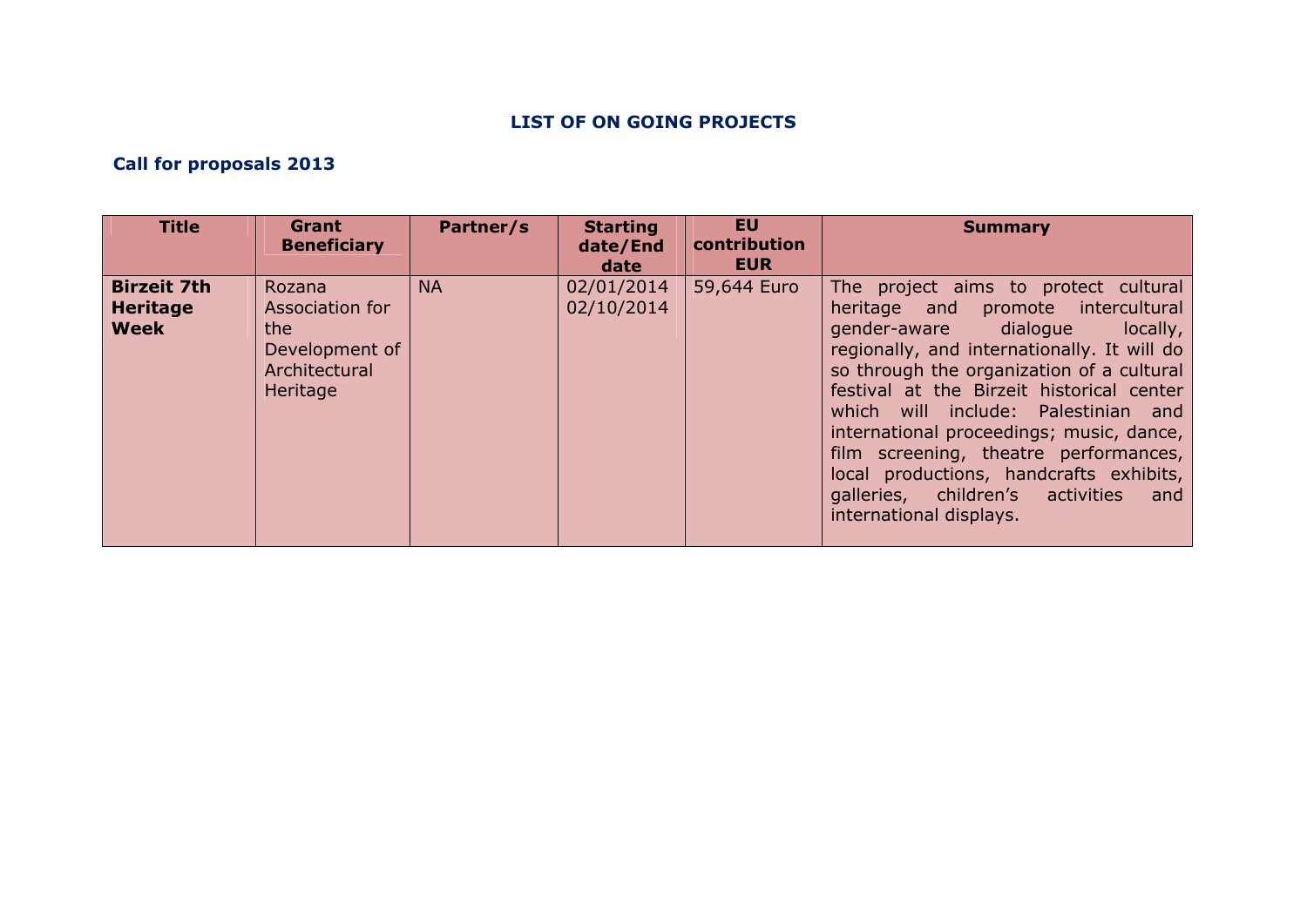| <b>Ramallah</b><br><b>Contemporary</b><br><b>Dance</b><br><b>Festival</b><br>(RCDF) 2014        | First Ramallah<br>Group                                   | 1. Al-Kasaba<br>Theatre &<br>Cinematheque-<br>Palestinian<br>2. Art Stations<br>Foundation-<br>Polish<br>3. L'Officina<br>atelier<br>marseillais de<br>production-<br>France | 02/01/2014<br>01/08/2014 | 60,000 Euro | The project aims to promote gender-<br>cultural<br>cooperation and<br>aware<br>exchanges between Palestine and the<br>Euromed region in order to develop the<br>dance sector in Palestine. It will support<br>organization of the Ramallah<br>the the the state of the state of the state of the state of the state of the state in the state of the state in the state in the state in the state in the state in the state in the state in the state in the state in the st<br>Contemporary Dance Festival in 2014<br>which - inter alia - will provide equal<br>opportunities to women and persons<br>with disabilities to participate at the<br>activities of the festival. |
|-------------------------------------------------------------------------------------------------|-----------------------------------------------------------|------------------------------------------------------------------------------------------------------------------------------------------------------------------------------|--------------------------|-------------|--------------------------------------------------------------------------------------------------------------------------------------------------------------------------------------------------------------------------------------------------------------------------------------------------------------------------------------------------------------------------------------------------------------------------------------------------------------------------------------------------------------------------------------------------------------------------------------------------------------------------------------------------------------------------------|
| The power of<br>music and<br>dance as<br>components<br>of identity,<br>and vectors<br>of change | Al Funoun<br>Palestinian<br><b>Popular Dance</b><br>Troup | <b>NA</b>                                                                                                                                                                    | 02/01/2014<br>01/01/2015 | 60,000 Euro | The project aims to promote and protect<br>the diversity and richness of Palestinian<br>identity and artistic heritage in music<br>and dance. With its trademark artistic<br>vision, Al-Funoun will organize artistic<br>productions and performances with the<br>engagement of young talents, young<br>professionals and diversified groups.                                                                                                                                                                                                                                                                                                                                  |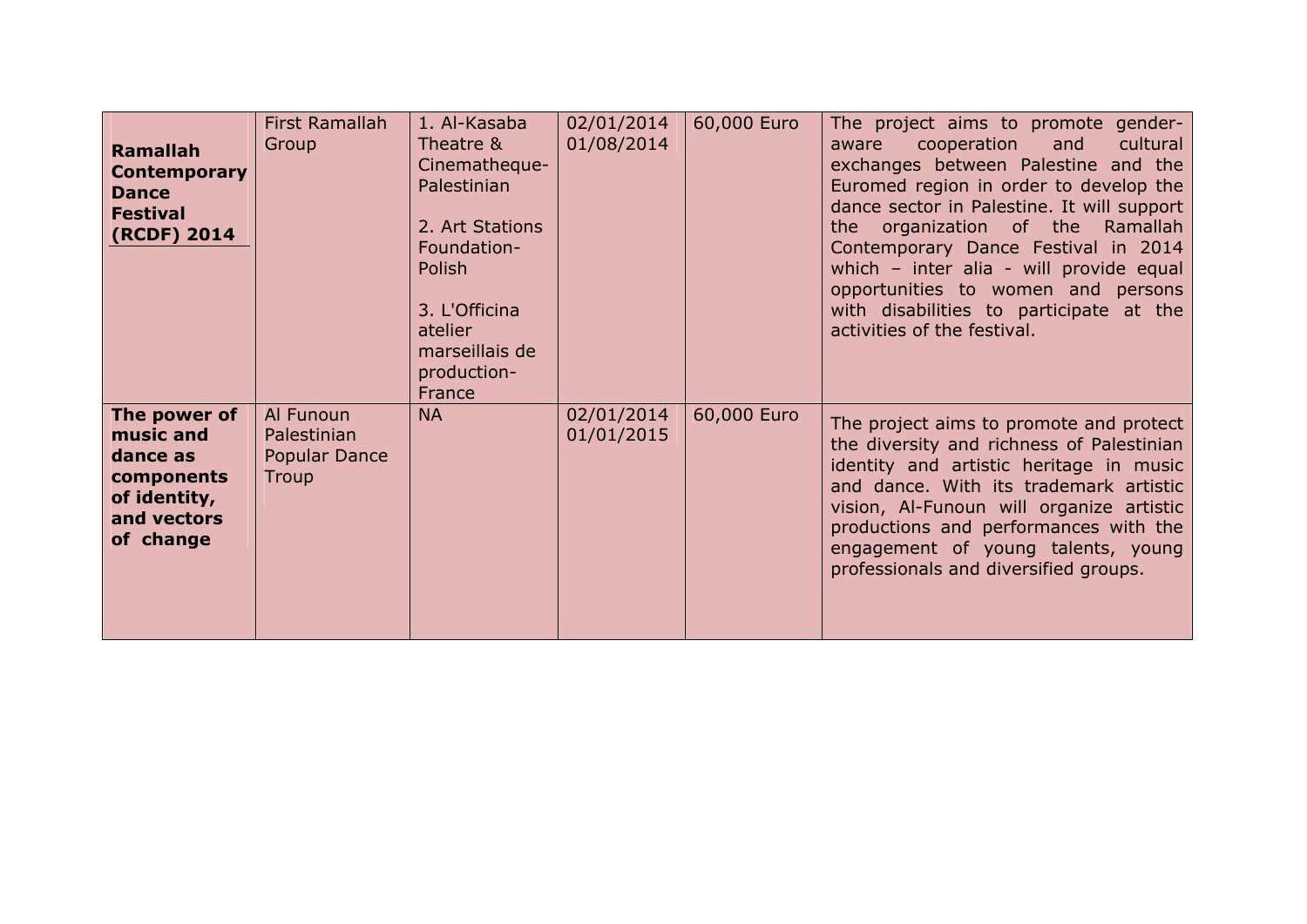| <b>The</b><br><b>Jerusalem</b><br><b>Show VII: Art</b><br>and Life in<br><b>Palestine</b>                              | Al-Ma'mal<br>Foundation for<br>Contemporary<br>Art | Khalil Sakakini<br><b>Cultural Center</b> | 02/01/2014<br>01/01/2015  | 60,000 Euro | The seventh Jerusalem<br>Show will<br>dialogue<br>promote<br>and<br>exchange<br>cultures. It will<br>between<br>connect<br>Palestine with the outside world<br>primarily the Euro-Mediterranean region,<br>bridge fragmented<br>and<br>parts<br>$\overline{\phantom{a}}$ of<br>Palestine: East Jerusalem with the West<br>Bank and with Gaza. The Jerusalem<br>Show will promote contemporary art in<br>Palestine as well as Palestinian cultural<br>heritage and life. Through exhibitions,<br>performances and workshops<br>with<br>artists in several cities, towns<br>and<br>villages, the Jerusalem<br>Show<br>will<br>activate the local cultural scene and<br>provide possibilities for free expression,<br>learning through success, freedom of<br>choice and solidarity through unity. The<br>Jerusalem Show will be implemented in<br>framework of the Qalandiya<br>the<br>International festival of art and culture<br>in Palestine; a festival organized by a<br>network of 7 local institutions in<br>Palestine. |
|------------------------------------------------------------------------------------------------------------------------|----------------------------------------------------|-------------------------------------------|---------------------------|-------------|-------------------------------------------------------------------------------------------------------------------------------------------------------------------------------------------------------------------------------------------------------------------------------------------------------------------------------------------------------------------------------------------------------------------------------------------------------------------------------------------------------------------------------------------------------------------------------------------------------------------------------------------------------------------------------------------------------------------------------------------------------------------------------------------------------------------------------------------------------------------------------------------------------------------------------------------------------------------------------------------------------------------------------|
| <b>B-Orders;</b><br><b>First</b><br>professional<br>contemporary<br>circus<br><b>creation from</b><br><b>Palestine</b> | Palestinian<br><b>Circus School</b>                | <b>NA</b>                                 | 02/01/2014<br>01//11/2014 | 60,000 Euro | The project will support the Palestinian<br>Circus School to create and promote a<br>professional circus production locally<br>and abroad. The emergence of this new<br>contemporary art form in Palestine will<br>enhance creativity and diversity in an<br>inclusive society. It will also provide a<br>professional<br>opportunity<br>for<br>many<br>Palestinian circus artists.                                                                                                                                                                                                                                                                                                                                                                                                                                                                                                                                                                                                                                           |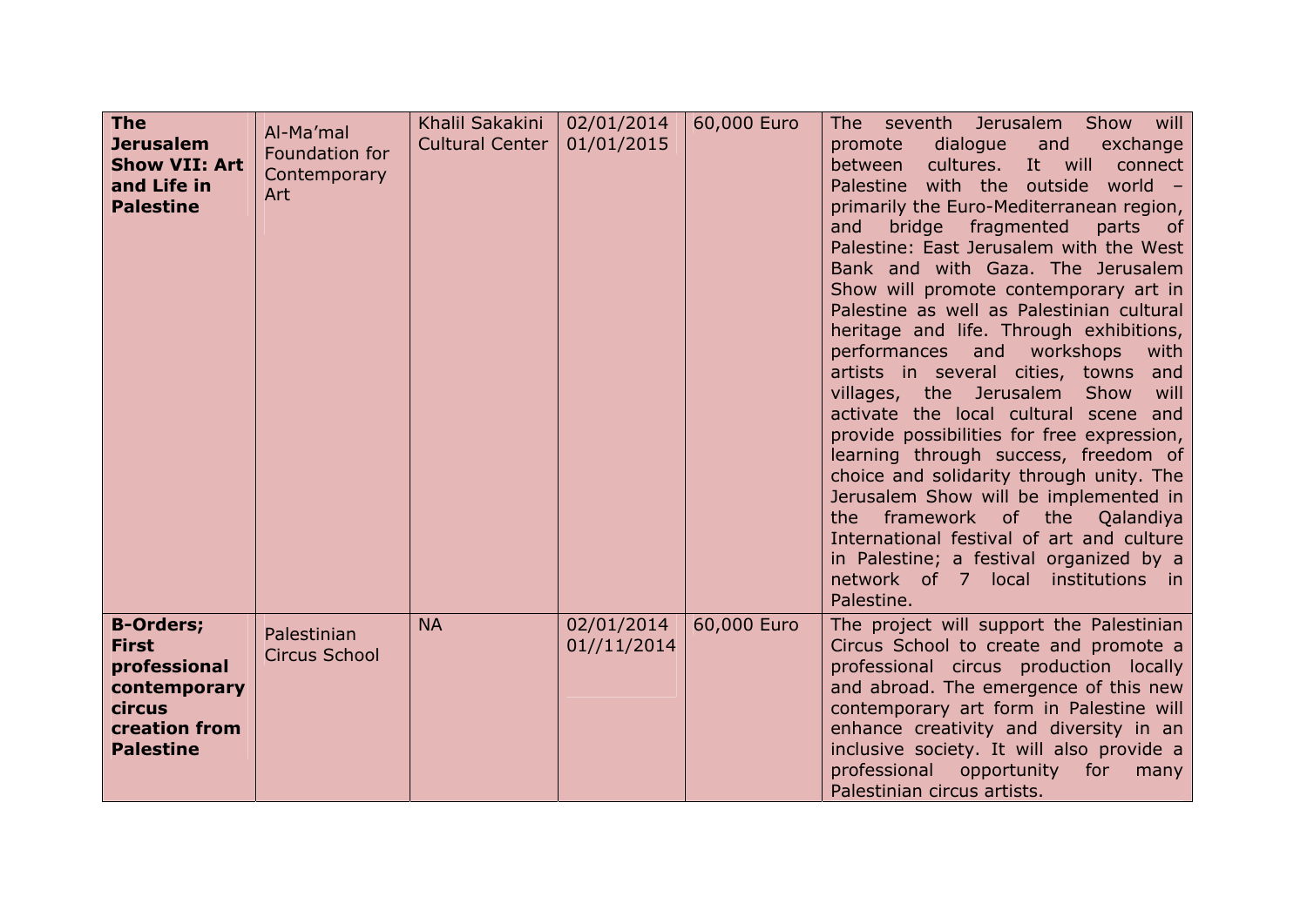| <b>The Palestine</b><br><b>National</b><br><b>Music</b><br><b>Competition</b>     | <b>Edward Said</b><br><b>National</b><br>Conservatory of<br><b>Music</b> | <b>NA</b> | 02/01/2013<br>01/01/2014  | 55,592 Euro       | The project will promote creativity and<br>excellence in music among young<br>within<br>Palestinian<br>musicians<br>an<br>innovative atmosphere. It will allow<br>formusical exchange among Palestinian<br>young musicians from all parts of<br>Palestine and will enhance ESNCM's<br>community and European relations |
|-----------------------------------------------------------------------------------|--------------------------------------------------------------------------|-----------|---------------------------|-------------------|------------------------------------------------------------------------------------------------------------------------------------------------------------------------------------------------------------------------------------------------------------------------------------------------------------------------|
| <b>Ordinary</b><br><b>Perfections:</b><br>artistic works<br>in communal<br>spaces | Riwaq- Centre<br>for<br>Architectural<br>Conservation                    | <b>NA</b> | 02/01/2014<br>01//02/2015 | 50,996.69<br>Euro | The project will support the production<br>of creative and artistic works in<br>communal spaces in Palestine which are<br>related to cultural heritage. It will also<br>encourage such productions though<br>regional cooperation.                                                                                     |